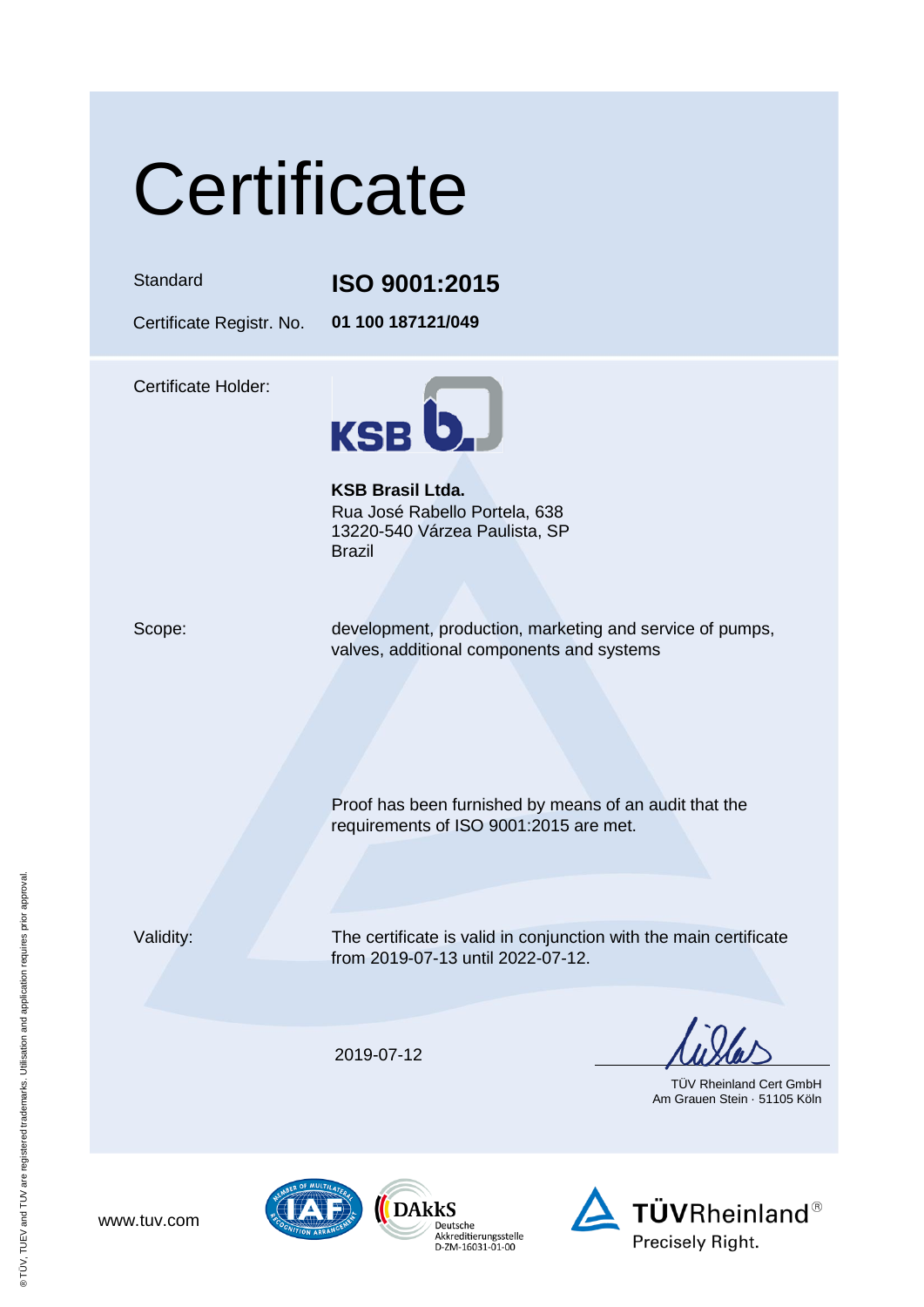# **Certificate**

### Standard **ISO 14001:2015**

Certificate Registr. No. **01 104 187121/049**

Certificate Holder:



**KSB Brasil Ltda.** Rua José Rabello Portela, 638 13220-540 Várzea Paulista, SP Brazil

Scope: development, production, marketing and service of pumps, valves, additional components and systems

Proof has been furnished by means of an audit that the

requirements of ISO 14001:2015 are met.

Validity: The certificate is valid in conjunction with the main certificate from 2019-07-13 until 2022-07-12.

2019-07-12

TÜV Rheinland Cert GmbH Am Grauen Stein · 51105 Köln







www.tuv.com